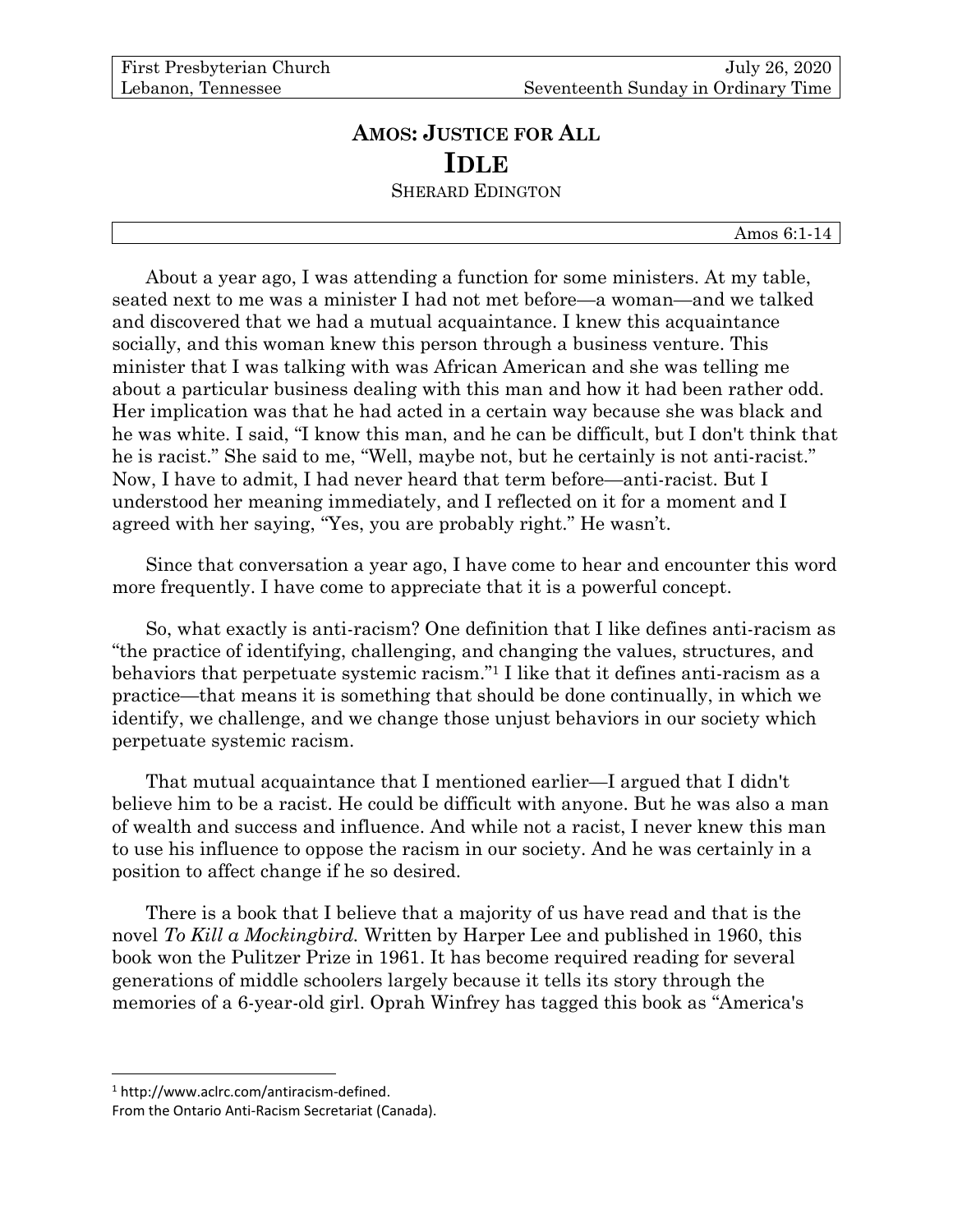novel." *To Kill a Mockingbird* is one of my favorites. Every five or so years, I will find my old ratty, paperback and reread it.

The story is set in the 1930s in the fictional south Alabama town of Maycomb, the seat of Maycomb County. In reality, the town is actually Monroeville, Alabama—Harper Lee's home. Her story centers on the Finch family—daughter Scout (the narrator), her older brother Jem, and their father Atticus. In the novel, a black man named Tom Robinson is accused of raping a white woman. From the start, emotions in the town explode. Atticus Finch is an attorney and is assigned to represent Tom Robinson. And he does so even in the face of violent, racist opposition. Although Atticus proves that Tom Robinson is innocent of the charges, the jury still convicts him. Atticus vows to appeal the verdict as Tom is taken away. A short time later, Tom attempts an escape from prison and is shot and killed by the guards.

For me, Atticus Finch has always been a hero. He stands strong and does what is right in the face of rabid opposition. He is a man of good character. Today, it is not at all difficult to find an attorney who will confess that they were inspired to study law because of Atticus Finch. He represents what is noble of their profession.

Recently, I was listening to an interview with an African American writer. This writer explained that she truly loved the novel *To Kill a Mockingbird*. However, she wanted to challenge its readers to reconsider the heroic nature of Atticus Finch. Was he a good man? Yes. A hero? Maybe not. Atticus Finch, she said, was not racist. That is clear in the book. He strives to protect his children from racist influences.

Nonetheless, this writer argues, Atticus Finch was not anti-racist. Every action he takes is framed within the system—within the social system, within the legal system. He only takes the Robinson case when it is assigned to him by the judge. He does an excellent job of defending Robinson. He even protects Robinson from a lynch mob. But Atticus only operates within the system. He does nothing to attempt to actually change the system.

The character Atticus Finch does not meet the definition of anti-racism by identifying, challenging, and changing the values, structures, and behaviors that perpetuate systemic racism around him. He is a good man, but he is not a hero. The novel concludes with the young girl Scout reflecting on how their lives resumed their normal course after that turbulent summer. Nothing changed.

Today, we continue our excursion through the oracles of the prophet Amos. In the 7th century BC, Amos was a farmer and a shepherd and was called by God from his home in Judah to take God's message to the people of Israel. He travels north to Samaria the capital of Israel and indicts the wealthy and powerful of the nation for their sinful actions and their rejection of God. He decries the way they have perverted justice and abused the poor to their profit. The refrain throughout this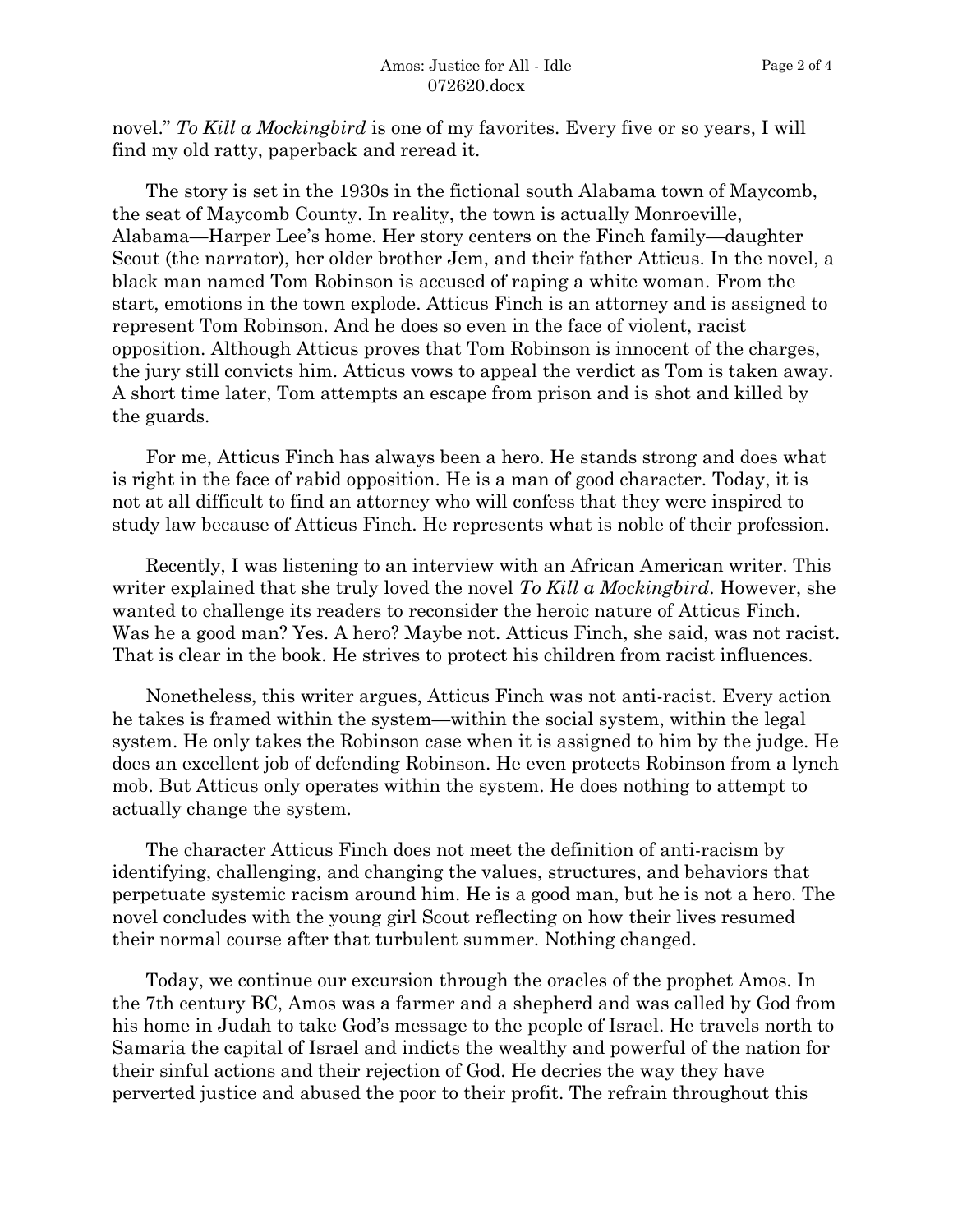book is a continuing warning of God's judgment—that God will bring ruin on these people if they do not change their ways.

In today's reading from chapter 6, we again hear of God's impending judgment of when these people shall be put into exile and their cities destroyed.

Each Monday, I meet with a group of pastors and we discuss the passages that we intend to preach on the coming Sunday. This week, after I presented this section of Amos, the others looked at me and asked if I was angry with my congregation. What had my church done to deserve a reading like this? I laughed because I had wondered the same thing. What people deserve the continuing onslaught of God's judgment that we find here in Amos? It is relentless and contains no obvious offering of hope. As Christians, we are accustomed to finding a bit of grace mixed in with our judgment. God threatens to punish but God also promises to forgive. But not in Amos. In Amos, it is 'all smite all the time.'

In chapter 6, Amos focuses on the idle rich. By idle, I mean that literally. They lie on their beds and lounge on their couches. They enjoy the finest meat. And as they dine, musicians perform. They drink wine and wash themselves with exquisite oils. These people are the *notable* of the land, the upper class. And yet, they spend their time lounging about, gorging on fine foods and exhibiting no concern whatsoever for the overall well-being of the people of their land. These people are complacent and oblivious. Their very lives are a rejection of God. They are like the rich man in the parable told by Jesus. This rich man lived a life of luxury while at his gate there was a beggar named Lazarus starving and covered in sores. Lazarus yearned simply to eat of the crumbs that fell from the table of the rich man. Amos accuses the wealthy of turning justice into a poison. They have turned the sweet taste of righteousness into bitterness. And God is angry. And God swears judgment on these people.

God's anger does not mean that God hates these people. God is angry because God loves. And because God is love, when an individual or a group causes others to suffer, then God is grieved. God's judgment is not simply punishment; its purpose is to motivate people to change. God doesn't delight in anger; God delights in being merciful and forgiving. God delights when justice rolls across the land like a might river.

As we experience the words of Amos, it is difficult to place ourselves in the story. Who are we? Are we the affluent living in our fine mansions indifferent to the plight of the poor and oppressed? Or do we see ourselves completely outside the bounds of this story and innocent of the sins that Amos describes?

We are probably somewhere in the middle—not sinless but not as sinful as those that Amos rails against. But even in the middle, does God have cause to be angry with us for being idle?